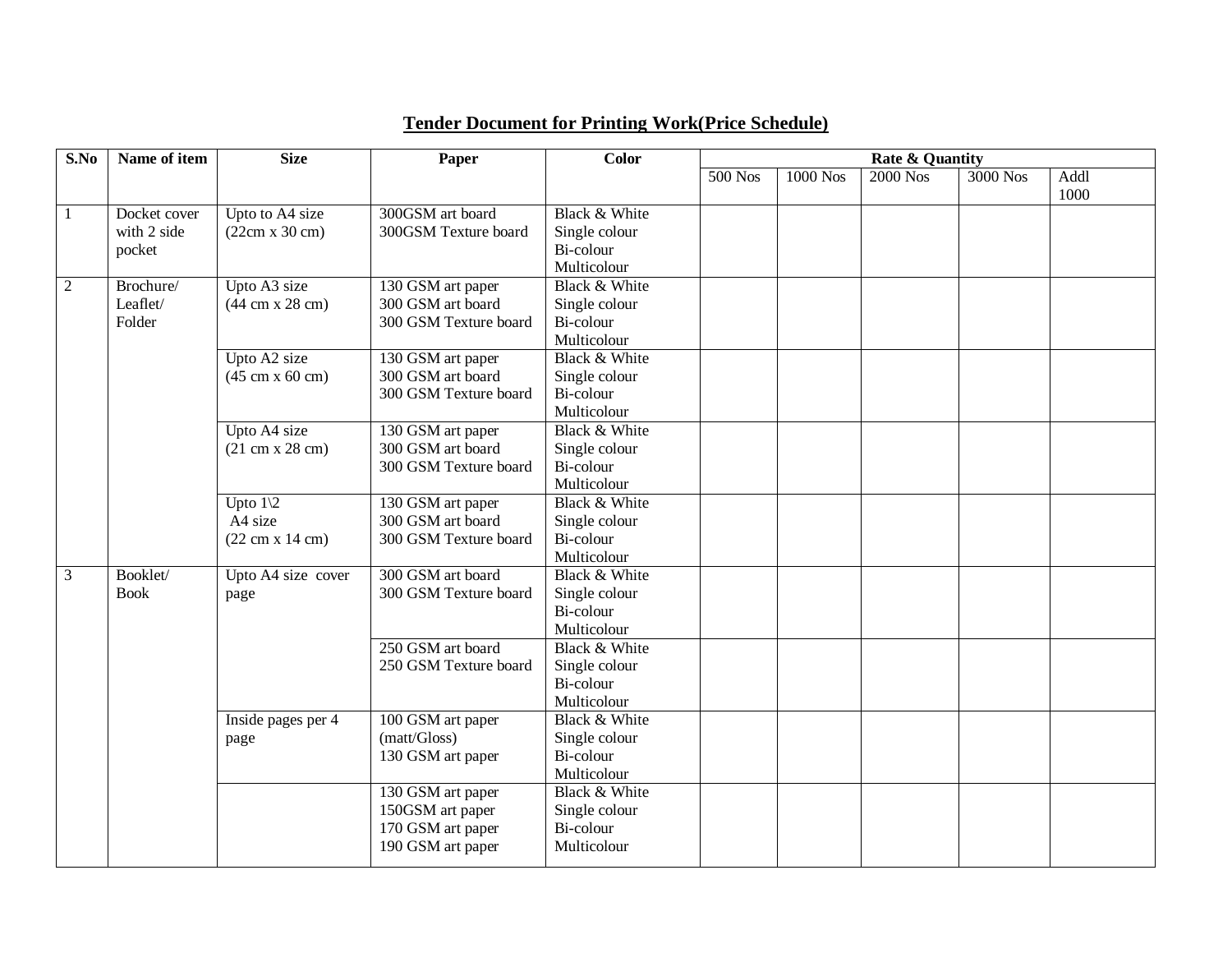| $\overline{4}$ | Card with     | Upto A4 size                           | 300 GSM art board     | Black & White             |  |  |  |
|----------------|---------------|----------------------------------------|-----------------------|---------------------------|--|--|--|
| (i)            | Envelop       |                                        |                       | Single colour             |  |  |  |
|                |               |                                        |                       | Bi-colour                 |  |  |  |
|                |               |                                        |                       | Multicolour               |  |  |  |
|                |               | Upto $\frac{1}{2}$                     | 300 GSM art board     | Black & White             |  |  |  |
|                |               | A4 size                                |                       | Single colour             |  |  |  |
|                |               |                                        |                       | Bi-colour                 |  |  |  |
|                |               |                                        |                       | Multicolour               |  |  |  |
| (ii)           | Plain Envelop | Upto A4 size                           | 80 GSM Maplitho paper | Black & White             |  |  |  |
|                |               |                                        | 130GSM art paper      | Single colour             |  |  |  |
|                |               |                                        |                       | Bi-colour                 |  |  |  |
|                |               |                                        |                       | Multicolour               |  |  |  |
| $\mathfrak{S}$ | Poster        | Upto A3 size                           | 80 GSM Maplitho       | Black & White             |  |  |  |
|                |               | $(45 \text{ cm} \times 30 \text{ cm})$ |                       | Single colour             |  |  |  |
|                |               |                                        | 100 GSM art paper     | Bi-colour                 |  |  |  |
|                |               |                                        |                       | Multicolour               |  |  |  |
|                |               | Upto A2 size                           | 80 GSM Maplitho       | Black & White             |  |  |  |
|                |               | $(45 \text{ cm} \times 60 \text{ cm})$ |                       | Single colour             |  |  |  |
|                |               |                                        | 100 GSM art paper     | Bi-colour                 |  |  |  |
|                |               |                                        |                       | Multicolour               |  |  |  |
| 6              | C.D Pocket    | 15 cm/15 cm one fold                   | 300 GSM art board     | Black & White             |  |  |  |
|                |               |                                        |                       | Single colour             |  |  |  |
|                |               |                                        |                       | Bi-colour                 |  |  |  |
|                |               | 15 cm/45 cm 2 fold                     |                       | Multicolour               |  |  |  |
|                |               | with pocket                            | 300 GSM Texture board |                           |  |  |  |
| 7              | Pen Drive     | <b>Smart Card Shaped</b>               | <b>PVC</b> Material   | <b>Both Side Printing</b> |  |  |  |
|                |               |                                        | Brand:                | As per Design             |  |  |  |
|                |               |                                        | HP, SanDisk, Toshiba, |                           |  |  |  |
|                |               |                                        | Moser Bear            |                           |  |  |  |
| $8\,$          | Invitation    | 5x7"                                   | 300 GSM art board     | Black & White             |  |  |  |
|                | Card          |                                        |                       | Single colour             |  |  |  |
|                |               |                                        |                       | Bi-colour                 |  |  |  |
|                |               |                                        |                       | Multicolour               |  |  |  |
| 9              | Car Pass      | Round, Triangular                      |                       | Black & White             |  |  |  |
|                |               |                                        |                       | Single colour             |  |  |  |
|                |               |                                        |                       | Bi-colour                 |  |  |  |
|                |               |                                        |                       | Multicolour               |  |  |  |
| 10             | Carry Bag     |                                        |                       | Multicolour               |  |  |  |
| 11             | Lunch         |                                        |                       | Multicolour               |  |  |  |
|                | Coupon        |                                        |                       |                           |  |  |  |
| 12             | Folder        |                                        |                       | Multicolour               |  |  |  |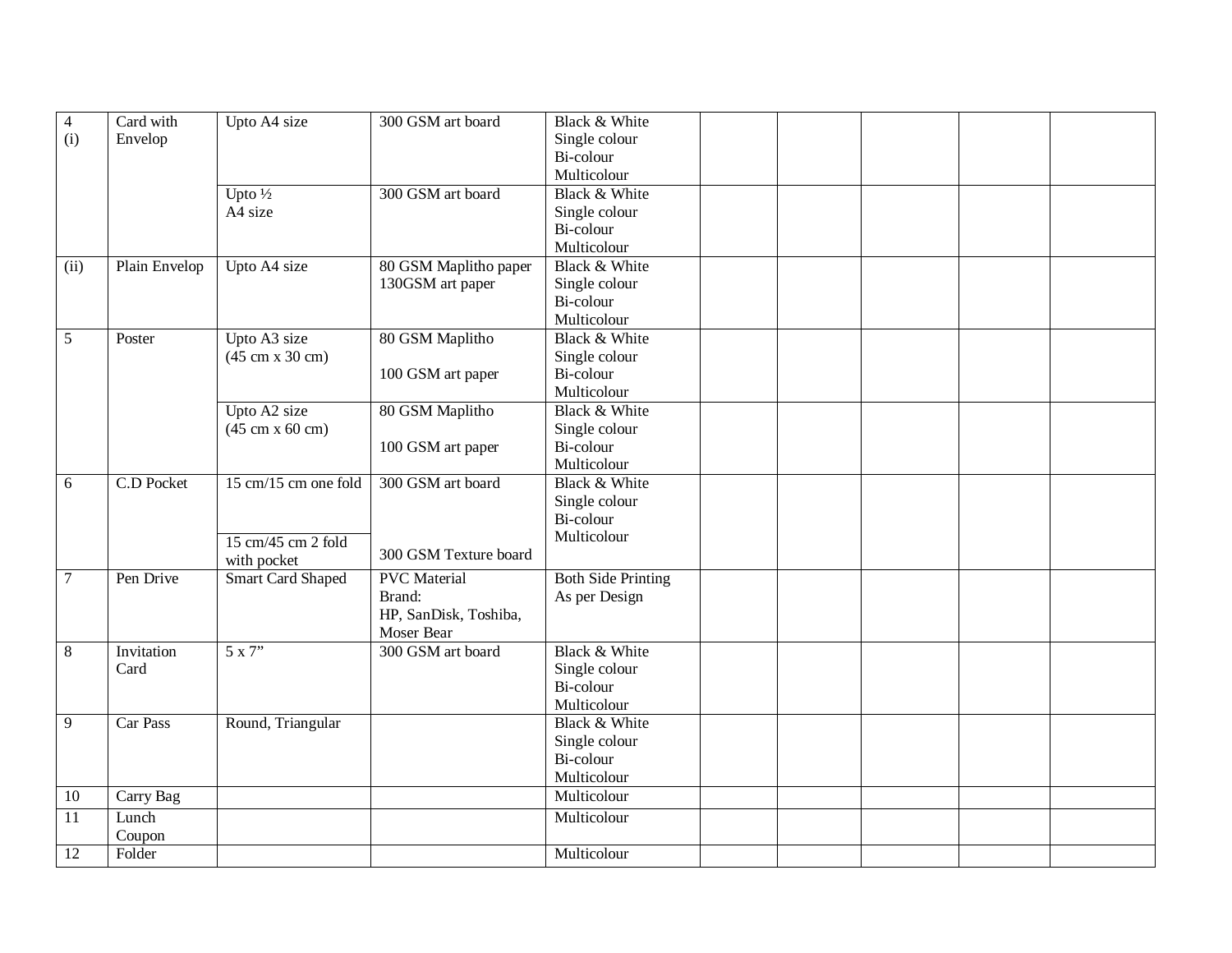| <b>IJ</b>    | Transparent     |  |             |  |  |  |
|--------------|-----------------|--|-------------|--|--|--|
|              | Folder with     |  |             |  |  |  |
|              | <b>Branding</b> |  |             |  |  |  |
| $\mathbf{I}$ | Letter Head     |  | Multicolour |  |  |  |

| <b>Lamination Rate</b>  | : For Matt-Per Square Inch.      |  |  |  |  |  |
|-------------------------|----------------------------------|--|--|--|--|--|
|                         | For Gloss-Per Square Inch.       |  |  |  |  |  |
| Spot U.V. Rate          | : Per Square Inch of full sheet. |  |  |  |  |  |
| Texture Image spot U.V. | : Per spot on picture.           |  |  |  |  |  |
| <b>Binding</b>          | : Rate for centre stitch.        |  |  |  |  |  |
|                         | Rate for glue binding.           |  |  |  |  |  |
| Die Making charge       | : Per Die.                       |  |  |  |  |  |
| Die cutting charge      | : Per thousand.                  |  |  |  |  |  |